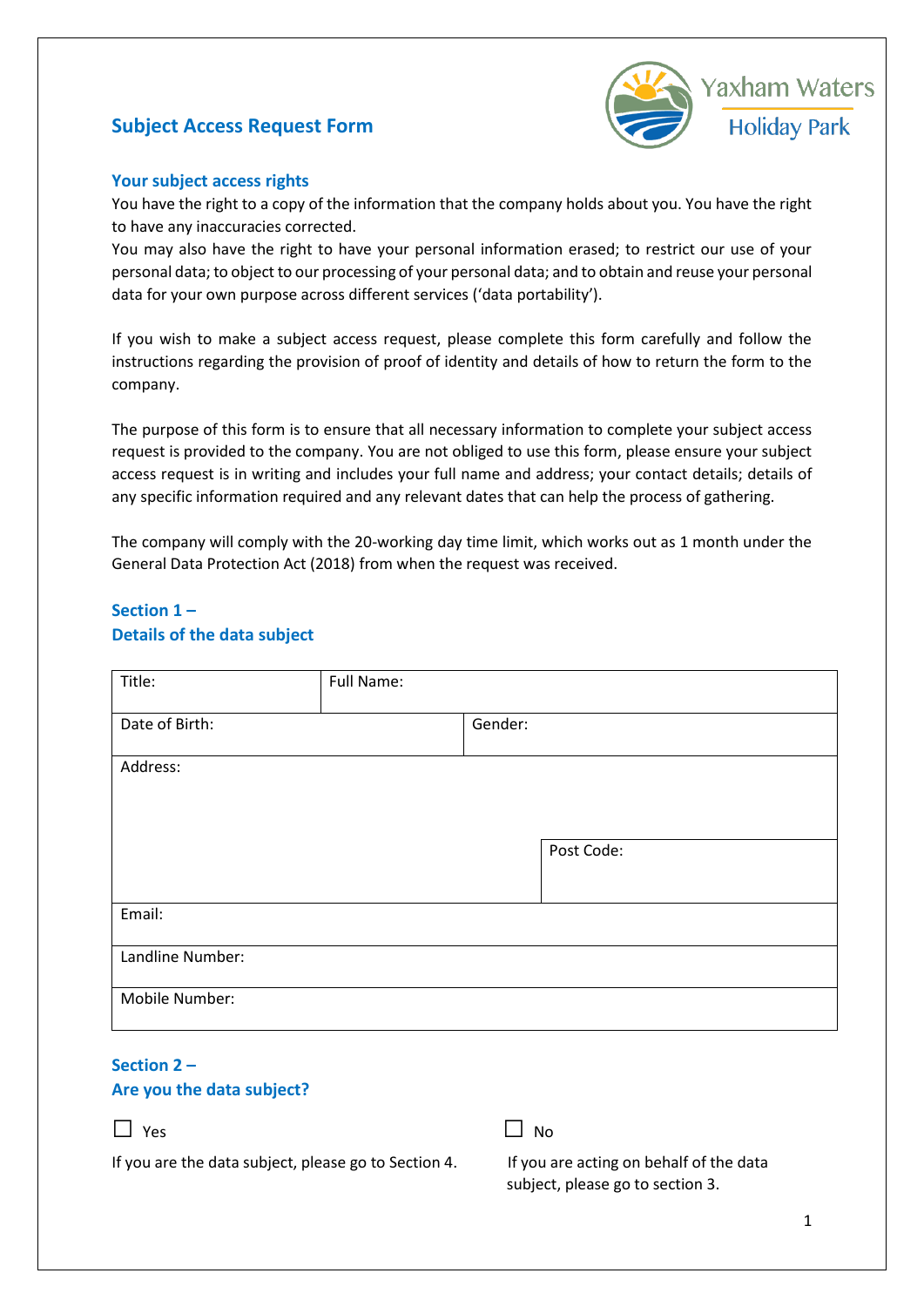

# **Section 3a - Details of the person requesting the information (if different to Section 1)**

| Title:           | Full Name: |         |            |
|------------------|------------|---------|------------|
| Date of Birth:   |            | Gender: |            |
| Address:         |            |         |            |
|                  |            |         | Post Code: |
| Email:           |            |         |            |
| Landline Number: |            |         |            |
| Mobile Number:   |            |         |            |

#### **3b Relationship with data subject**

Please describe your relationship with the data subject that leads you to make this request on their behalf:

\_\_\_\_\_\_\_\_\_\_\_\_\_\_\_\_\_\_\_\_\_\_\_\_\_\_\_\_\_\_\_\_\_\_\_\_\_\_\_\_\_\_\_\_\_\_\_\_\_\_\_\_\_\_\_\_\_\_\_\_\_\_\_\_\_\_\_\_\_\_\_\_\_\_\_ \_\_\_\_\_\_\_\_\_\_\_\_\_\_\_\_\_\_\_\_\_\_\_\_\_\_\_\_\_\_\_\_\_\_\_\_\_\_\_\_\_\_\_\_\_\_\_\_\_\_\_\_\_\_\_\_\_\_\_\_\_\_\_\_\_\_\_\_\_\_\_\_\_\_\_ \_\_\_\_\_\_\_\_\_\_\_\_\_\_\_\_\_\_\_\_\_\_\_\_\_\_\_\_\_\_\_\_\_\_\_\_\_\_\_\_\_\_\_\_\_\_\_\_\_\_\_\_\_\_\_\_\_\_\_\_\_\_\_\_\_\_\_\_\_\_\_\_\_\_\_ \_\_\_\_\_\_\_\_\_\_\_\_\_\_\_\_\_\_\_\_\_\_\_\_\_\_\_\_\_\_\_\_\_\_\_\_\_\_\_\_\_\_\_\_\_\_\_\_\_\_\_\_\_\_\_\_\_\_\_\_\_\_\_\_\_\_\_\_\_\_\_\_\_\_\_

#### **3c**

#### **Consent from data source**

A representative needs to obtain authority from data subject before personal data can be released. The representative should obtain the data subject's signature below, or provide a separate note of authority.

Signature Date Date Date Date

……………………………………………………………………………………….. ………………………………………